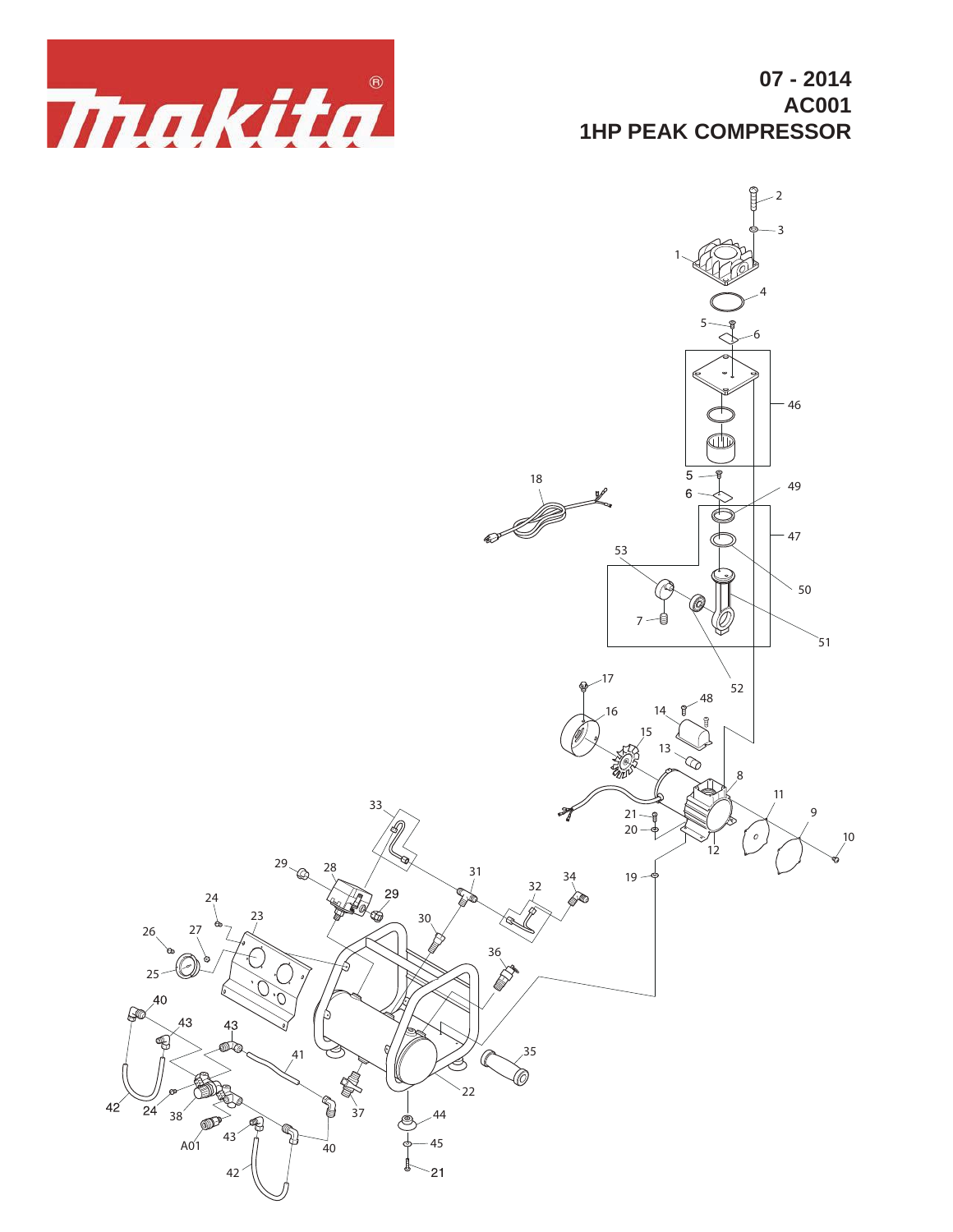| Item No. | <b>Type</b>    | Sub  | Part No      | <b>Description</b>                           | Qty                     | Unit |
|----------|----------------|------|--------------|----------------------------------------------|-------------------------|------|
| 001      |                |      | 101017       | <b>CYLINDER HEAD</b>                         | 1                       | PC.  |
| 002      |                |      | 353015       | <b>BOLT/CLYLINDER HEAD</b>                   | 4                       | PC.  |
| 003      |                |      | 382002       | <b>SPRING WASHER</b>                         | $\overline{4}$          | PC.  |
| 004      |                |      | 333011       | O RING                                       | 1                       | PC.  |
| 005      |                |      | 353148       | ROUND-HEAD BOLT                              | $\overline{c}$          | PC.  |
| 006      |                |      | 115004       | IN & OUTLET VALVE PLATE                      | $\overline{2}$          | PC.  |
| 007      |                |      | 356005       | IN SIX ANGLE BOLT                            | $\mathbf{1}$            | PC.  |
| 008      |                |      | 301023       | <b>CRANKCASE</b>                             | $\mathbf{1}$            | PC.  |
| 009      |                |      | 304019       | <b>CRANKCASE FRONT COVER</b>                 | 1                       | PC.  |
| 010      |                |      | 353021       | ROUND-HEAD BOLT                              | 4                       | PC.  |
| 011      |                |      | 215014       | FRONT COVER PACKING                          | 1                       | PC.  |
| 012      |                |      | 519091       | <b>ELECTRIC MOTOR</b>                        | 1                       | PC.  |
|          |                | INC. | 453092       | <b>CABLE WIRE</b>                            | 1                       | PC.  |
| 013      |                |      | 462020       | <b>RUN CAPACITOR</b>                         | 1                       | PC.  |
| 014      |                |      | 455020       | <b>CAPACITOR COVER</b>                       | 1                       | PC.  |
| 015      |                |      | 431014       | RADIATION FAN WITH SCREW                     | 1                       | PC.  |
| 016      |                |      | 432013       | <b>MOTOR COVER</b>                           | 1                       | PC.  |
| 017      |                |      | 354006       | <b>FLANGE CROSS BOLT</b>                     | $\mathbf{3}$            | PC.  |
| 018      |                |      | 452011       | POWER CORD                                   | 1                       | PC.  |
| 019      |                |      | 384003       | PLASTIC WASHER                               | $\overline{4}$          | PC.  |
| 020      |                |      | 382003       | <b>SPRING WASHER</b>                         | $\overline{4}$          | PC.  |
| 021      |                |      | 353024       | ROUND-HEAD BOLT                              | 8                       | PC.  |
| 022      |                |      | 401184       | <b>AIR TANK</b>                              | 1                       | PC.  |
| 023      |                |      | 488048       | <b>CONTROL PANEL</b>                         | 1                       | PC.  |
| 024      |                |      | 365003       | ROUND HEAD BOLT                              | 6                       | PC.  |
| 025      |                |      | 411029       | PRESSURE/REGULATOR GAUGE                     | $\overline{c}$          | PC.  |
|          |                | INC. | 411029-1-01  | <b>GLASS LENS</b>                            | $\overline{2}$          | PC.  |
| 026      |                |      | 353001       | PRESSURE GAUGE BOLT                          | $6\phantom{1}$          | PC.  |
| 027      |                |      | 371001       | <b>HEXAGON NUT</b>                           | 6                       | PC.  |
|          |                |      |              |                                              | 1                       | PC.  |
| 028      |                |      | 412006       | PRESSURE SWITCH                              | $\overline{2}$          | PC.  |
| 029      |                |      | 457005       | <b>STAIN RELIEF CLIP</b>                     | $\mathbf{1}$            | PC.  |
| 030      |                |      | 409017       | <b>CHECK VALVE</b><br><b>UNLOADING ELBOW</b> |                         |      |
| 031      |                |      | 152101       |                                              | 1                       | PC.  |
| 032      |                |      | WSS228038E   | UNLOADING TUBE ASSEMBLY (1/4")               | 1                       | PC.  |
|          |                | INC. | 373001       | TUBE NUT (Size:13.5mm, Thickness:11.5mm)     | 1                       | PC.  |
|          |                | INC. | 376001       | TUBE NUT (Size:12.5mm, Thickness:10.5mm)     | 1                       | PC.  |
| 033      |                |      | 228044       | <b>UNLOADING TUBE ASSEMBLY (1/4")</b>        | 1                       | PC.  |
|          |                | INC. | 373001       | TUBE NUT (Size:13.5mm, Thickness:11.5mm)     | 1                       | PC.  |
|          |                | INC. | 376001       | TUBE NUT (Size:12.5mm, Thickness:10.5mm)     | 1                       | PC.  |
| 034      |                |      | 151002       | UNLOADING ELBOW                              | 1                       | PC.  |
| 035      |                |      | 435001       | <b>RUBBER HANDLE</b>                         | 1                       | PC.  |
| 036      |                |      | 407009       | SAFETY VALVE                                 | 1                       | PC.  |
| 037      |                |      | 413008       | DRAIN COCK                                   | 1                       | PC.  |
| 038      |                |      | 410001       | <b>REGULATOR</b>                             | 1                       | PC.  |
| 040      |                |      | 151009       | UNLOADING ELBOW                              | 3                       | PC.  |
| 041      |                |      | 240024       | UNLOADING TUBE                               | 1                       | PC.  |
| 042      |                |      | 240044       | UNLOADING TUBE                               | $\boldsymbol{2}$        | PC.  |
| 043      |                |      | 151001       | UNLOADING ELBOW                              | 3                       | PC.  |
| 044      | $\overline{2}$ |      | 434002       | TANK FOOT (W/O Item No. 21 & No. 45)         | $\overline{\mathbf{4}}$ | PC.  |
| 045      |                |      | 381021       | WASHER, METAL                                | 4                       | PC.  |
| 046      |                |      | <b>VK001</b> | <b>VALVE KIT</b>                             | 1                       | PC.  |
|          |                | INC. |              | EXHAUST VALVE SEAT                           | 1                       | PC.  |
|          |                | INC. |              | O RING                                       | 1                       | PC.  |
|          |                | INC. |              | <b>CYLINDER</b>                              | 1                       | PC.  |